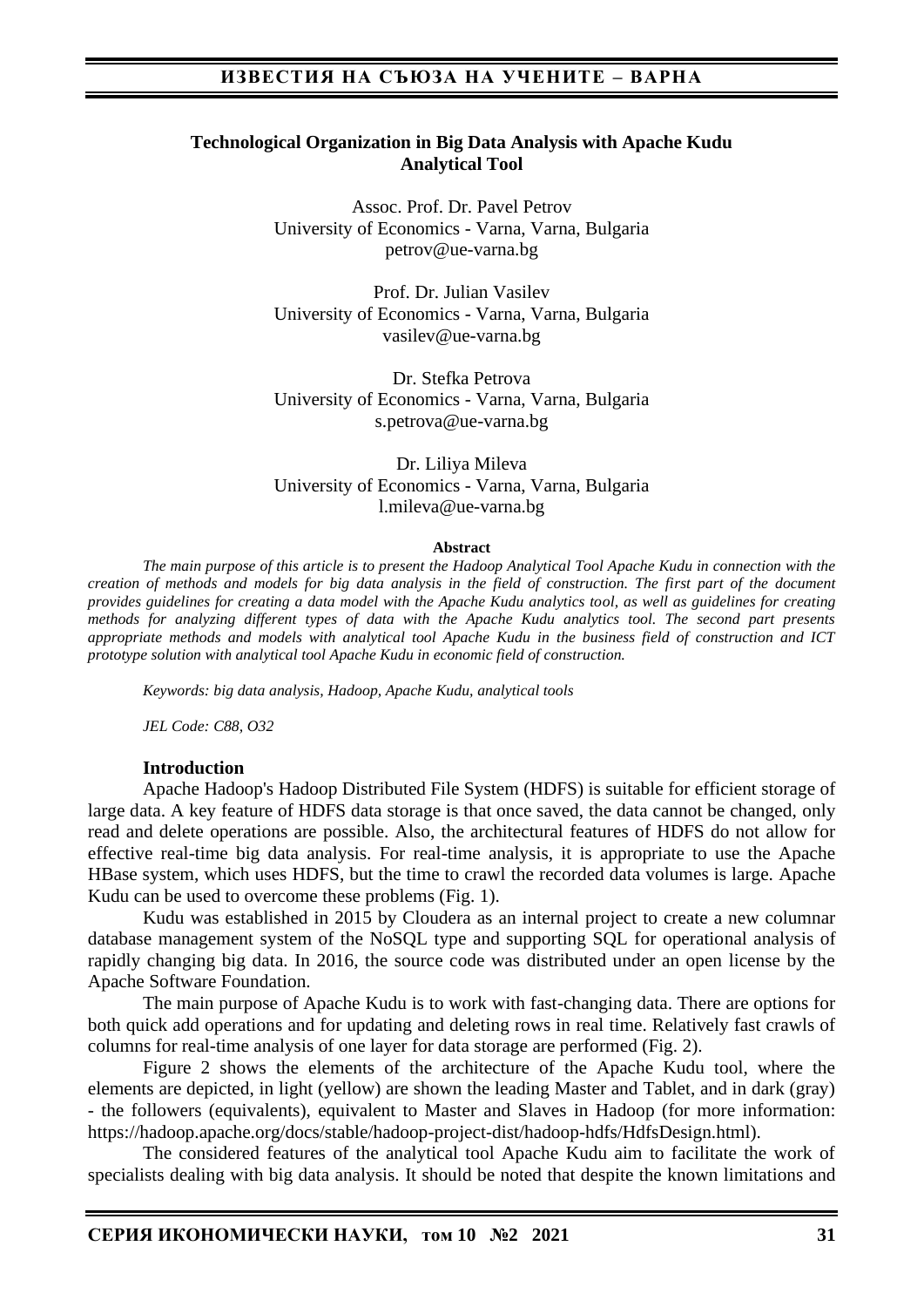peculiarities of working with Apache Kudu and the strict sequence of operations, the tool allows flexibility in operation and integration with other data analysis tools in Hadoop (Impala, MapReduce, Spark, Flume).



## Figure 1. Apache Kudu's place in relation to HDFS and HBase in big data analysis via Hadoop.

*Source: Apache Kudu Datasheet (2017). https://www.cloudera.com/content/dam/www/marketing/resources/ datasheets/cloudera-kudu-datasheet.pdf.landing.html.* 



### Kudu network architecture



*Source: Introducing Apache Kudu. Architectural Overview. https://kudu.apache.org/docs/*

Apache Kudu is a top-level project in the Apache Software Foundation that can be used as a column storage manager developed for the Hadoop platform. Kudu shares the general technical features of Hadoop's ecosystem applications, running on stock hardware, being horizontally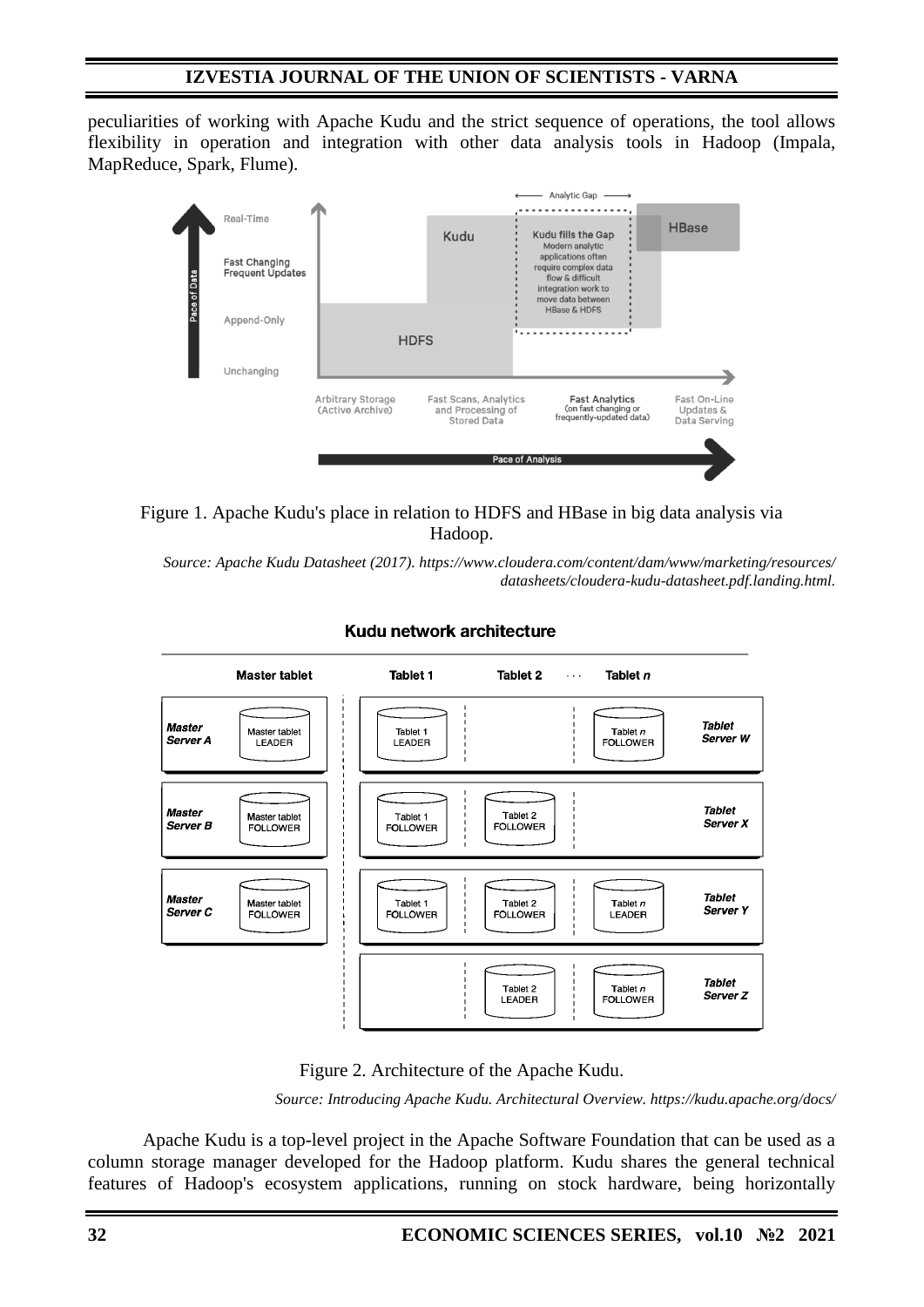scalable, and supporting highly accessible operations.

### **1. Advantages and limitations**

The main **advantages** of using Apache Kudu are:

- Fast load processing, full integration with Apache Impala, as well as high performance, so it is one of the most preferred analysis tools in Hadoop, as a good, changeable alternative to using HDFS with Apache Parquet.

- Fast processing of OLAP workloads - OnLine Analytical Processing - OLAP technology for data discovery, including possibilities for unlimited review of reports, complex analytical calculations and forecast planning of the type "what will happen" (budget, forecast); https://olap.com/olap-definition/).

- Developed to integrate with MapReduce, Spark, Flume and other components of the Hadoop ecosystem.

- Strictly defined, yet flexible sequencing model, which allows on-demand consistency requirements to be selected, including a strict sequence option.

- High productivity at simultaneous execution of consecutive and arbitrary loadings;

- Easy to administer and manage via Cloudera Manager;

- High availability. Tablet servers and Masters use the Raft consensus algorithm, which provides availability as long as more replicas are available than not. Readings can be served by sequential read-only tablets, even in the event of a leading tablet failure.

The main **limitations** that professionals should consider when working with Apache Kudu are the following:

- The primary key cannot be changed after creating a table. A table must be run and recreated to select a new primary key.

- The columns that make up the primary key must be listed first in a diagram.

- Automatically generated primary keys are not supported.

- For cells and columns: no single cell can be larger than 64 KB before encoding or compression. The cells that make up a composite key are limited to a total of 16KB after Kudu's internal composite key coding. Inserting rows that do not meet these limits will return errors to the client.

- Tables in Kudu can have a maximum of 300 columns, so schemes that use fewer columns for best performance are recommended (for more information: https://docs.cloudera.com/documentation/enterprise/latest/topics / kudu\_limitations.html).

- Does not support relational functions, such as foreign switches;

- Tables must first be divided into tablets using simple or complex primary keys. Automatic splitting is not yet possible.

By combining all of these features, Kudu aims to support applications that are difficult or impossible to implement in Hadoop's currently available storage technologies. Applications for which Kudu is an appropriate solution include:

- Reporting applications where the new data must be immediately available to end users.

- Time series applications that must support requests for large amounts of historical data while returning detailed requests for an individual site.

- Applications that use predictive models for real-time decision making, with periodic updates of the predictive model based on all historical data.

These applications (Radev & Aleksandrova, 2013) are typical in the field of logistics, where it is necessary to track the movement of goods and goods from one point to another, and throughout the process they are monitored continuously in real time.

In view of the above, we can summarize that the main points in terms of concept and architecture are the following:

- Kudu is a column database, a data warehouse storing data in strictly typed columns.

- Kudu is characterized by reading efficiency, as for analytical queries one or part of a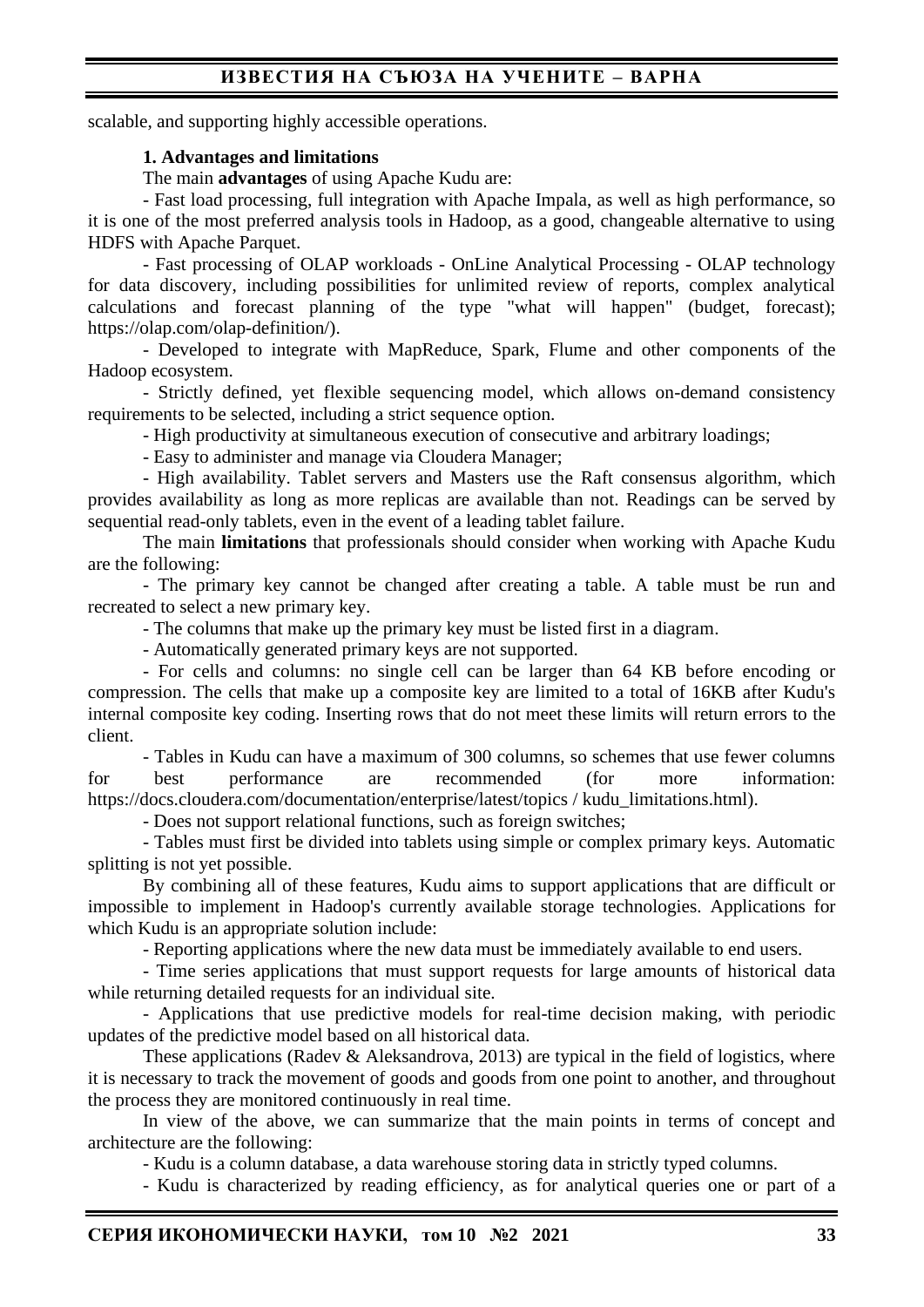column can be read, ignoring other columns. Or, the query can be executed while reading a minimum number of blocks on the disk. This gives Kudu a significant advantage over row-based repositories, as this type of repository must read the entire row, even if it returns values from only a few columns.

- Kudu works with Tables, Tablets, Teblet servers and Masters.

In Kudu, data is stored in tables, the table has a schematic and a fully ordered primary key. The table is divided into segments, called tablets, by primary key. A tablet is an adjacent segment of a table, similar to a partition in other storage mechanisms or relational databases. A tablet replicates on multiple tablet servers, and at any given time, one of those replicas is considered a master tablet. Each replica can read services. Enrollment requires consensus among the set of tablet servers serving the tablet. Tablet servers, in turn, store and serve customers' tablets. For a tablet, one tablet server acts as a leader, and the others serve followers of that tablet's followers. Only leaders leading a particular service write queries, while leaders or followers of each service can read queries. Leaders are elected by Raft consensus. One tablet server can serve multiple tablets, and one tablet can be served by multiple tablet servers The Master tracks all tablets, tablet servers, catalog tables, and other metadata associated with the cluster. There can be only one acting Master at a time. If the current Master disappears, a new leader is selected using an algorithm to determine the next Master (Raft consensus - for more information: https://raft.github.io).

## **2. Creating a data model with the Apache Kudu analytics tool**

The data model when working with the analytical tool Apache Kudu is realized through tables.

Tables in Kudu are similar to tables in traditional RDBMS, and their design is important for high performance. It is necessary to approach each case individually, as there is no common design approach that is suitable for each table. Important points in designing the structure of the tables are setting the appropriate data type of the columns, selecting the primary key and allocating the columns in different tables.

Tables in Kudu are divided into parts called tablets, which are distributed among many tablet servers. An entire row of a table is always located on one tablet. The way the rows are distributed on the tablets is set when creating the table.

In order to choose an appropriate partitioning strategy, it is necessary to know the data model and the expected operations that will be performed with the table - mostly reading or mostly writing. In treatments which mainly involve recording, it is appropriate to distribute the recordings between the tablets so as not to load a single tablet. For predominant reading, it is appropriate that all data be located on the same tablet.

The two types of data splitting by tablets are: splitting ranges and splitting by hash value.

When dividing by range, the rows are distributed on the tablets on the basis of a special common key for multiple rows (Fig. 3). Ranges should not overlap and can be added and removed dynamically.

When dividing by hash value, the rows are divided into tablets based on the hash value by which the rows are placed in one of several groups (Fig. 4). This splitting strategy is appropriate when the order of the records is irrelevant. In this case, the recording operations are randomly distributed between the tablets, which reduces the likelihood of obtaining "bottlenecks" in data processing.

It is also possible to apply a multi-level separation strategy that combines the benefits of the two types of separation, reducing their disadvantages (Fig. 5 and Fig. 6).

Our research in connection with the state and trends of the literature sources published in scientific databases on methods and models for big data analysis show that one of the most valuable resources today is the information or that part of the data, which after their processing acquires value and brings value to those who use it. The specialist who has more information always benefits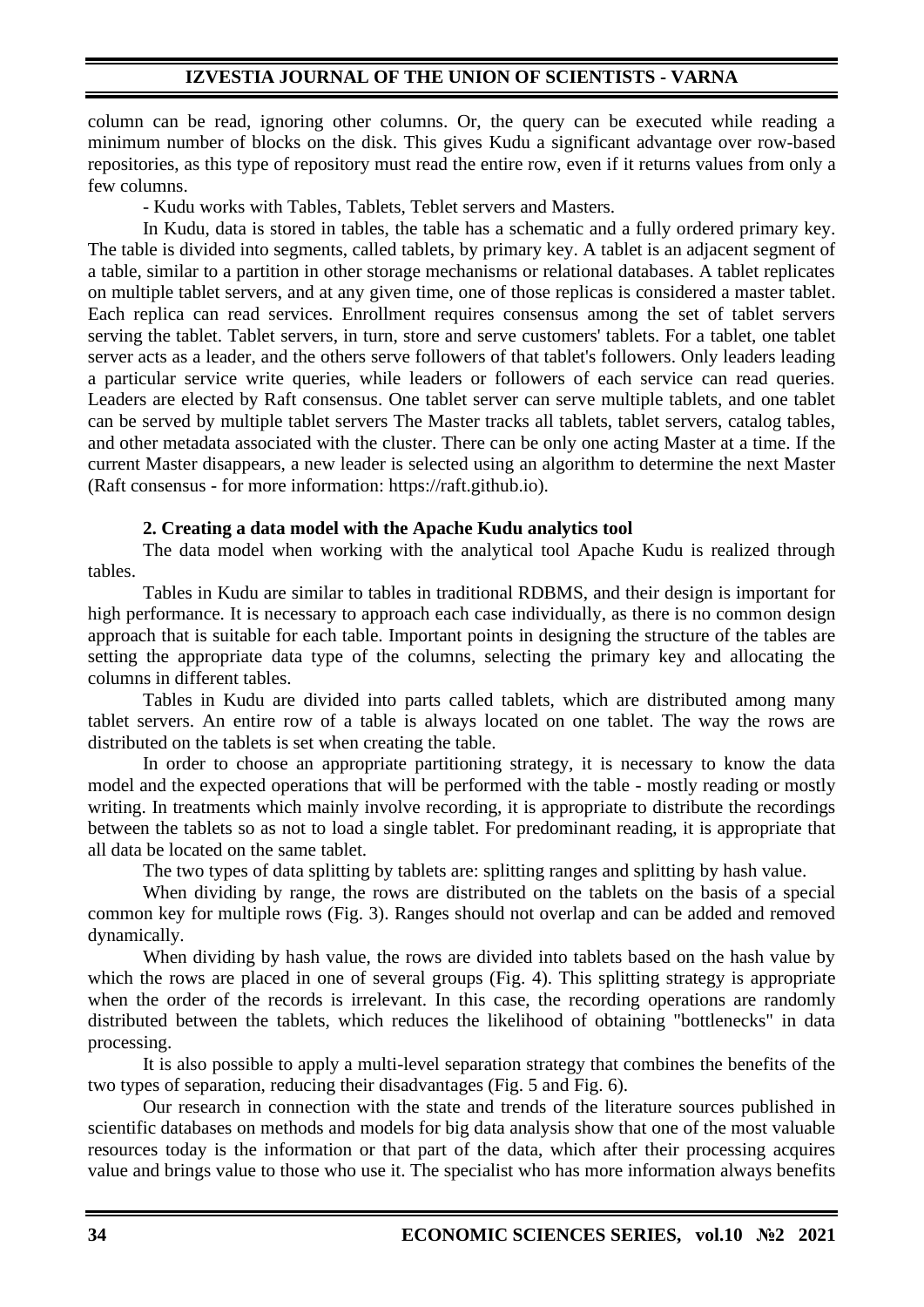from a greater advantage in terms of the activities he performs. In the process, big data are generated as structured, semi-structured, unstructured and multistructured, but only 5% (Durcevic, 2020) can be categorized as structured data. Big data usually comes from different geographical or other points in the form of unstructured or semi-structured data.



Figure 3. Examples of dividing rows by ranges in different tablets.

*Source: Apache Kudu Schema Design (2019). https://kudu.apache.org/docs/schema\_design.html* 

HASH (host, metric)

| Tablet 1  | Tablet 2  | Tablet 3  | <b>Tablet 4</b> |
|-----------|-----------|-----------|-----------------|
| bucket: 0 | bucket: 1 | bucket: 2 | bucket: 3       |

Figure 4. Example of dividing rows by hash values into different tablets.

*Source: Apache Kudu Schema Design (2019). https://kudu.apache.org/docs/schema\_design.html* 



Figure 5. Example of dividing into several levels - by ranges and by hash values. *Source: Apache Kudu Schema Design (2019). https://kudu.apache.org/docs/schema\_design.html*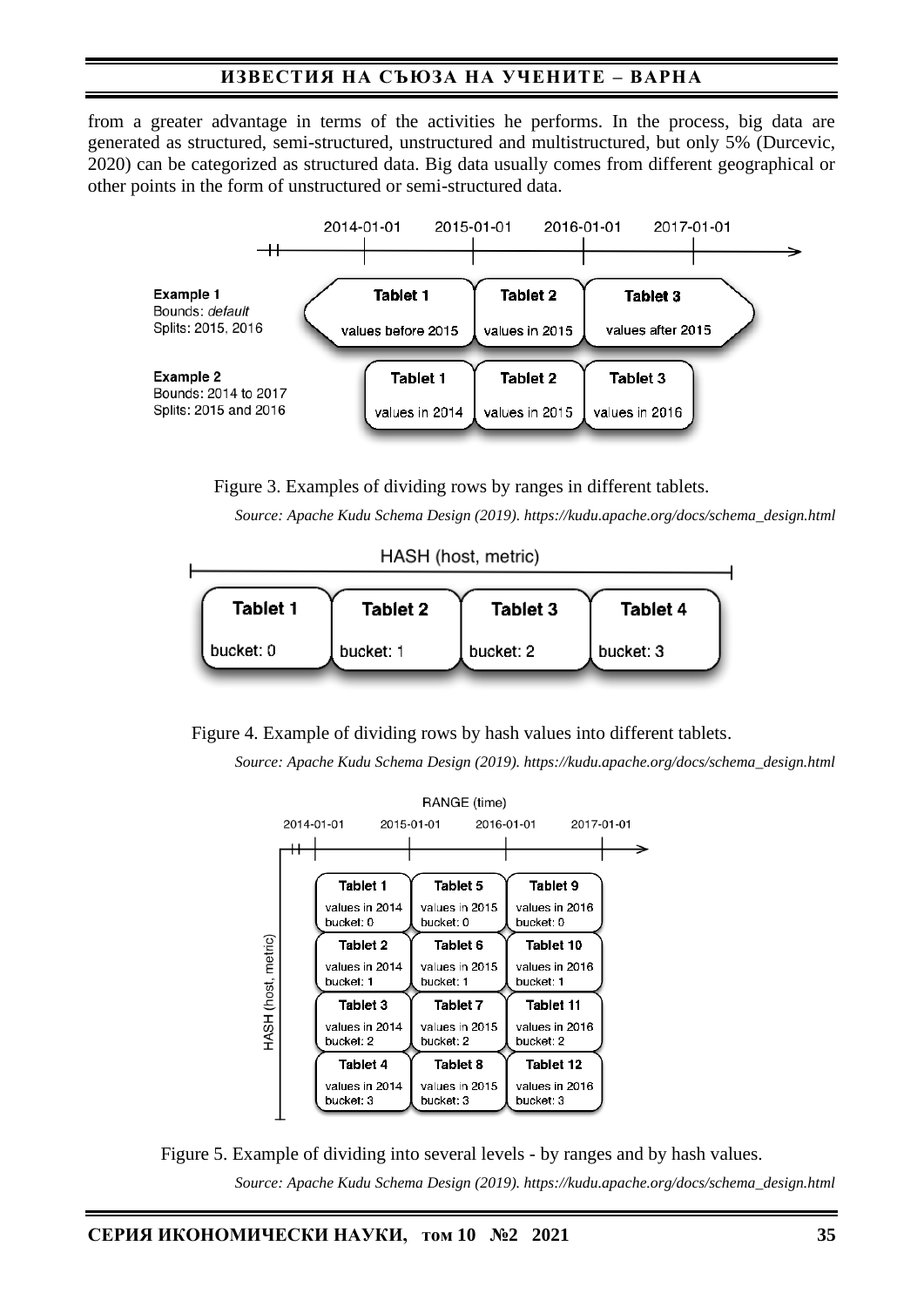

Figure 6. Example of dividing into several levels - by hash values and again by hash values.

### *Source: Apache Kudu Schema Design (2019). https://kudu.apache.org/docs/schema\_design.html*

In order to extract valuable information from the big data set, the tools and techniques used for big data processing and analysis must be analyzed.

The overall process of acquiring valuable information from large data sets can be divided into stages (which have already been considered at an earlier stage of the study), which include retrieval and cleaning and presentation, modeling, analysis and interpretation of data . These stages are divided into two parts, which are called the data management phase and the analysis phase. Data management includes techniques, tools and technologies that support data management for data collection and storage and for making changes, or this leads to the conclusion that data is thus prepared for the analysis phase. Analytical methods are used to extract valuable information from big data and interpret the conclusions about them. It is logical to add additional value for the data user through these two phases.

Tables in Kudu use a model similar to the relational model. In designing them, some of the limitations that Kudu currently has must be taken into account (Apache, 2019; Cloudera, 2020):

1. The maximum number of columns when creating tables is up to 300 columns. For best performance, it is recommended to use schemes that use fewer columns.

2. The maximum size of a cell is up to 64KB, before encoding or compression. The size of the cells involved in a composite key is limited to a total of 16KB after the internal coding performed by Kudu for the composite key. Inserting rows that do not meet these constraints generates error messages.

3. It is recommended that the data in a row be no larger than a few hundred KB, although theoretically at 300 columns of 64KB, the row can store up to about 18MB of data.

4. Table and column name identifiers must be valid UTF-8 strings and no longer than 256 bytes.

5. After creating the tables, Kudu does not allow changing the columns with a primary key.

6. The values for the primary key are constants and cannot be changed.

7. After creating a table, the column data types cannot be changed.

8. When deleting rows, the disk space remains occupied by the deleted rows until the table is compressed.

In traditional row data storage, in order to traverse the values in a field, it is necessary to read all the data in the table. The use of Kudu requires changes in data storage compared to the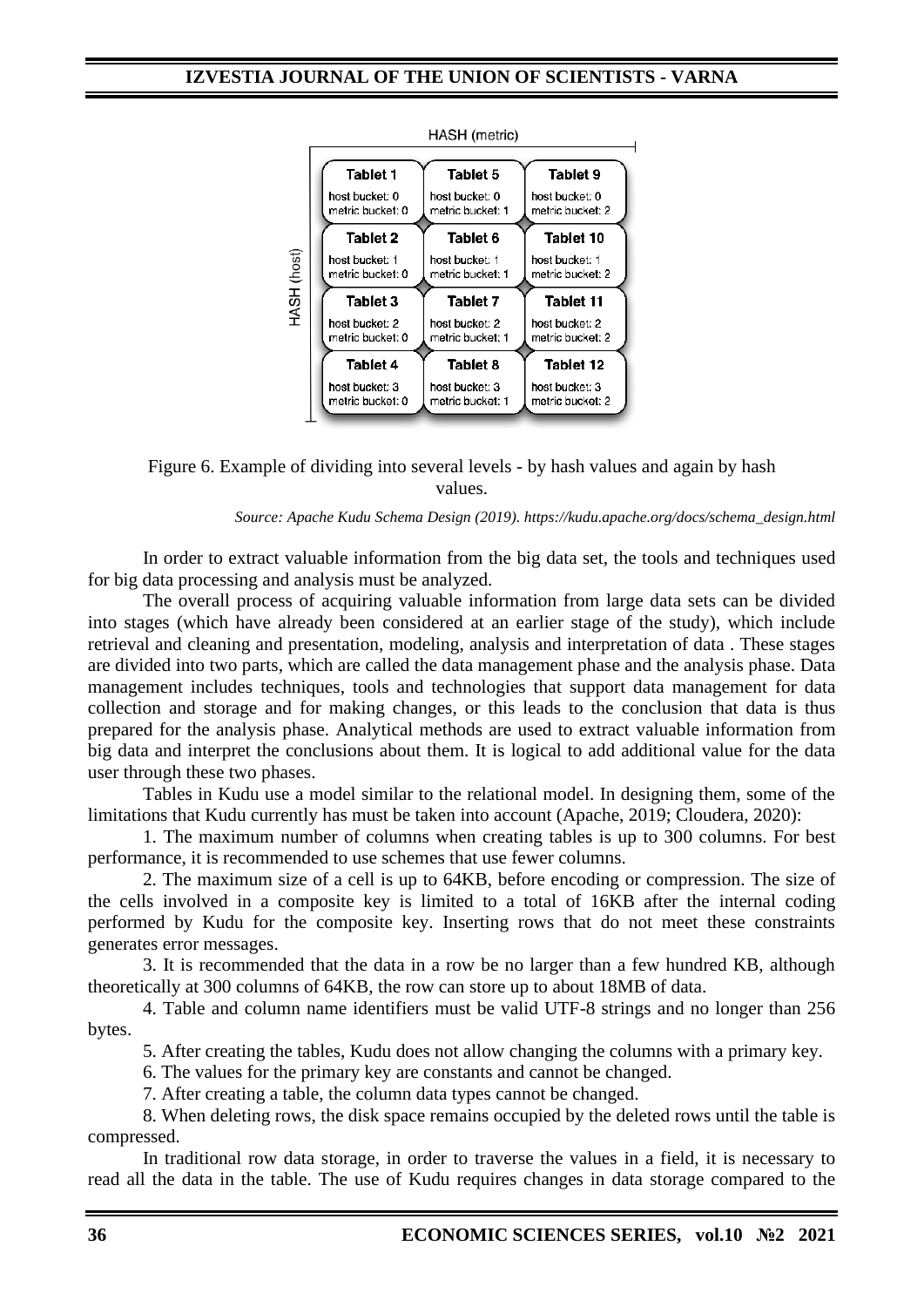traditional approach to using DBMS (Fig. 7 and Fig. 8).



Figure 7. Comparison between the traditional approach of storing data in row tables and the use of column tables in Kudu.

> *Source: Combination by the author of graphics from Cloudera's documentation. (http://getkudu.io/overview.html)*



SELECT COUNT(\*) FROM tweets WHERE user name = 'newsycbot';



Figure 8. Extract data from 1 column when using column tables in Kudu. *Source: Cloudera documentation. (https://www.slideshare.net/cloudera/apache-kuduincubating-new-hadoop-storage-for-fast-analytics-on-fast-data-by-todd-lipcon-software-engineercloudera-kudu-founder)*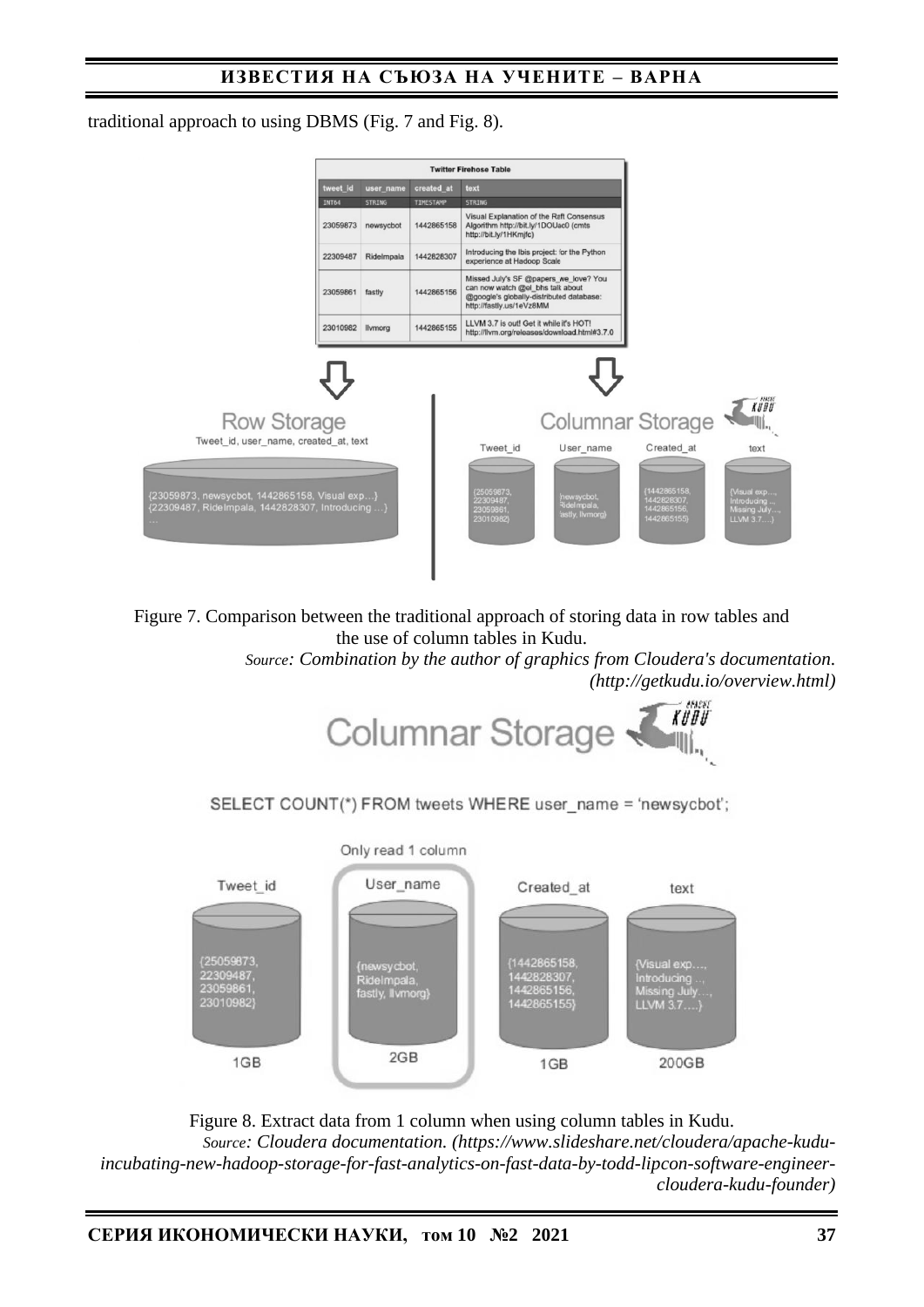Column data when using Kudu can be efficiently compressed to achieve significant space savings and a corresponding increase in read speed. The greatest effect is obtained with data of type date and time, time series (ie constant increase of values) and repeating strings (ie low cardinality of values).

The possible operations for already created tables are: renaming of tables, columns with primary keys and ordinary columns; adding and removing ordinary (non-primary key) columns.

The main types of data that can be used for columns in Kudu are:

- int8, int16, int32, int64 - respectively 8, 16, 32 and 64 bit integers with a sign;

- float, double, decimal - respectively 32 and 64 bit floating point numbers, and for numbers with fixed accuracy;

- date, unixtime\_micros - respectively 32 bit number for the number of days from the beginning of the UNIX era and 64 bit number for the number of microseconds from the beginning of the UNIX era;

- bool - for logical values;

- string, varchar, binary - for UTF-8 strings and binary values up to 64KB uncompressed.

Each Kudu table must have a primary key consisting of one or more columns. Like the primary key in RDBMS (Kuyumdzhiev & Nacheva, 2019), the primary key requires uniqueness. Adding a row with the same primary key values as an existing row results in a duplicate key type error. The columns of the primary key cannot have zero values or be of Boolean or floating point type. Unlike RDBMS, Kudu does not have the ability to automatically increment values in a column, so the value for the primary key must be provided by the application when adding new rows.

The set of columns used as the primary key cannot be changed later.

When deleting and updating rows, the full primary key of the row must always be used. Kudu does not support deleting or updating by specifying a range of values.

Primary key values cannot be changed after adding a row to the table. For these purposes, it is possible to delete the row and add it again with another value of the primary key.





*Source: Presentation by Xiaomi (https://www.slideshare.net/jhols1/introduction-to-apachekudu).*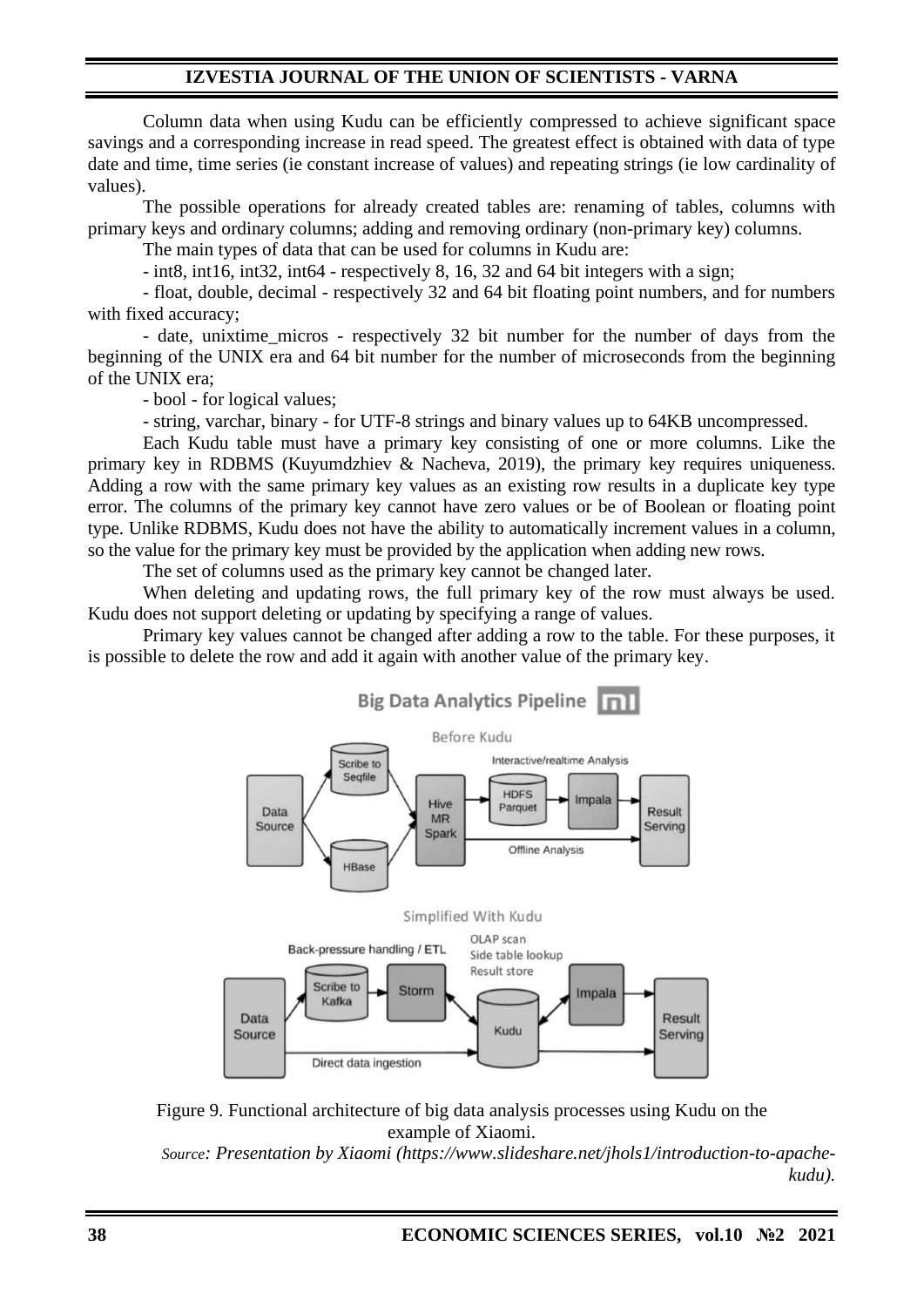Publications describing the application of Kudu in practice prove the effectiveness of this approach in big data analysis. For example, based on the experience of Xiaomi, it was found that the latency (latency) in the analysis is reduced from 1 hour - 1 day to 0 - 10 sec. A log file with data from 1 day with 5 billion records was processed in 2-3 days. After using Kudu, the analysis is performed in almost real time. The functional architecture of the big data analysis processes using Kudu on the example of Xiaomi is shown in Fig.9.

### **3. Basic scenarios for using Apache Kudu in big data systems**

The main scenarios for using Apache Kudu in large data systems are the following:

- Processing of a constant input data stream in real time. These are situations where new data arrives frequently and constantly. They must be available in near real time for reading, crawling and changing. Apache Kudu has the ability to quickly insert and update with efficient column crawling.

- Study of time series. In time series, data groups are organized according to the time in which they occurred. It is suitable for studying the effectiveness of various indicators over time or for predicting future behavior based on past data. Apache Kudu is suitable for working with time series.

- Creating forecast models. In machine learning using large data sets, the model may need to be updated and changed frequently. This can happen, for example, while training is taking place as a result of a change in the simulated situation. A researcher may want to change one or more factors in the model to see what happens over time. Updating a large set of data stored in files in HDFS requires a lot of resources, as each file must be completely overwritten. In Apache Kudu, data updates are performed in near real time, and the researcher can adjust the parameter, restart the query, and refresh, for example, a chart in seconds or minutes, not hours or days. Batch or incremental algorithms can also be executed on data in near real time.

- Combining data in Apache Kudu from existing ("legacy") systems. The business generates data from multiple sources and stores it in various systems and formats. It is possible by using other subsystems in Hadoop, such as Impala (Quinto, 2018), to use data from different sources and in different formats without the need to modify existing systems.

Apache Kudo is a data storage tool. Data entry and retrieval is carried out through program libraries that offer the so-called client application programming interface (Stoev, 2019). Java, C++ and Python programming languages (Developing Applications With Apache Kudu, <https://kudu.apache.org/docs/developing.html>) are supported. It is possible to use MapReduce via a Java client and Spark via Spark SQL.

Client API libraries provide classes from which objects must be created to define and modify the data stored in Kudo (Kudu C++ client API, <https://kudu.apache.org/cpp-client-api/> ). The work proceeds in two main steps.

1. The first step is to create a Kudu client object, which sets a list of master addresses. Subsequently, the object can be used to check if the table exists and to perform operations such as creating, deleting, and modifying a table.

Example of creating a Kudu  $C_{++}$  client based on the instructions given in (Kudu  $C_{++}$  client example README, <https://github.com/apache/kudu/tree/master/examples/cpp>):

#include "kudu/client/client.h" using kudu::client::KuduClient; using kudu::client::KuduClientBuilder;

static Status CreateClient(const vector<string>& master\_addrs,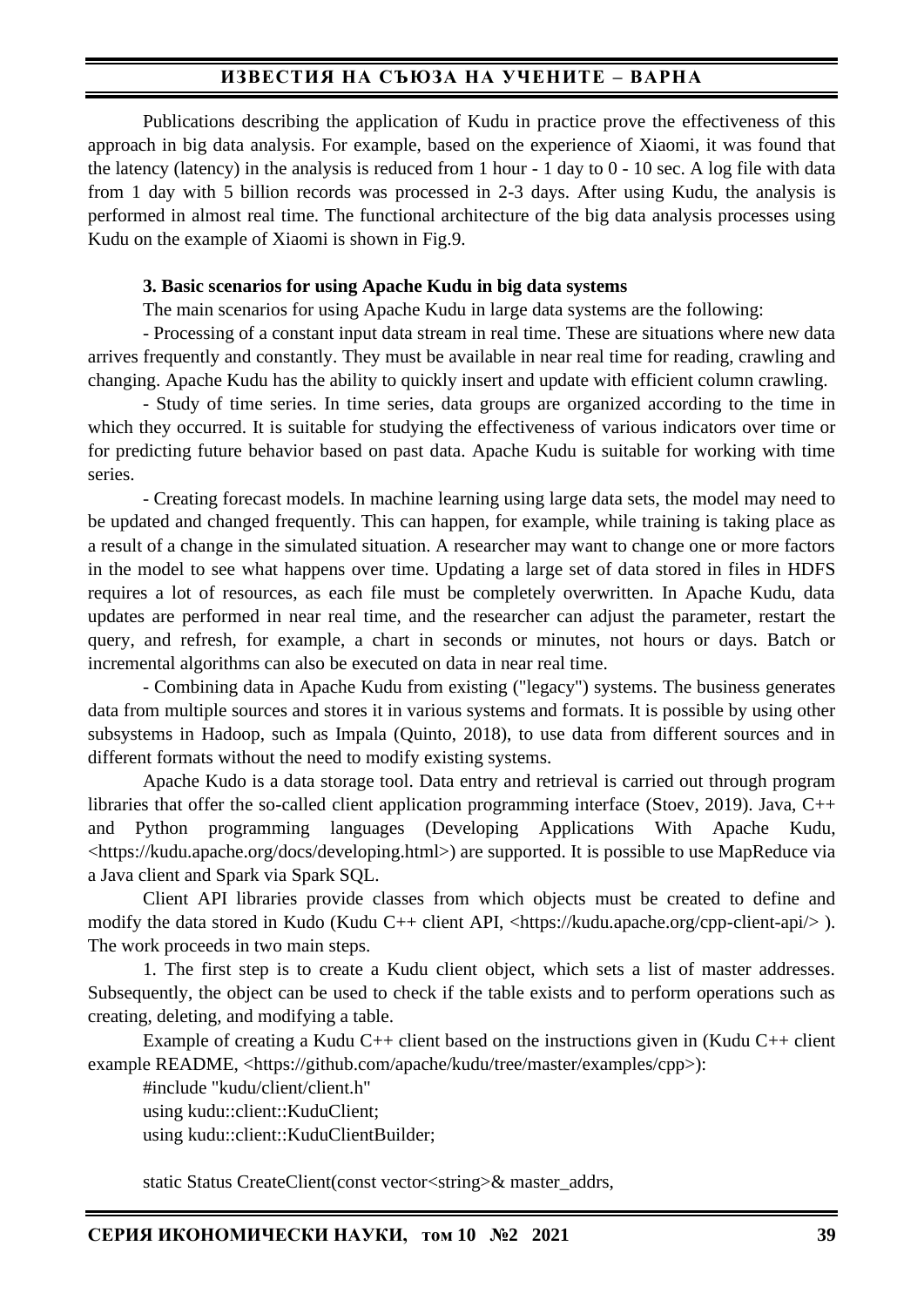```
shared_ptr<KuduClient>* client) {
```

```
 return KuduClientBuilder()
```
.master\_server\_addrs(master\_addrs)

.default\_admin\_operation\_timeout(MonoDelta::FromSeconds(20))

.Build(client);

}

In the main program, the function is used as follows:

int main(int argc, char\* argv[]) {

if (argc < 2) KUDU LOG(FATAL) << "usage: " <<  $\arg[v(0)]$  << " <  $\arg[v(0)]$  << " <  $\arg[v(0)]$  < "

...";

vector<string> master\_addrs;

for (int  $i = 1$ ;  $i < argc$ ;  $i++)$  master\_addrs.push\_back( $argv[i]$ ); shared\_ptr<KuduClient> client: KUDU\_CHECK\_OK(CreateClient(master\_addrs, &client)); KUDU\_LOG(INFO) << "Created a client connection";

//... Work with a table using the client directory...

return 0;

}

The commands of the master hosts are set as command line arguments when starting the program.

2. In the next step, you can perform the insert, delete, change, and search rows operations with a table object.

Example of working with a table object in the main program (the source is from there again):

const string kTableName = "test\_table"; shared\_ptr<KuduTable> table; KUDU\_CHECK\_OK(client->OpenTable(kTableName, &table)); KUDU\_CHECK\_OK(InsertRows(table, 1000)); KUDU\_LOG(INFO) << "Inserted some rows into a table";

Program code for data insertion function:

static Status InsertRows(const shared\_ptr<KuduTable>& table, int num\_rows) { shared  $ptr session = table->client()->NewSession()$ ; KUDU\_RETURN\_NOT\_OK(session-

>SetFlushMode(KuduSession::MANUAL\_FLUSH));

session->SetTimeoutMillis(5000);

```
for (int i = 0; i < num_rows; i++) {
 KuduInsert* insert = table->NewInsert();
KuduPartialRow* row = insert->mutable_row();
KUDU_CHECK_OK(row->SetInt32("key", i));
KUDU_CHECK_OK(row->SetInt32("integer_val", i * 2));
 KUDU_CHECK_OK(row->SetInt32("non_null_with_default", i * 5));
 KUDU_CHECK_OK(session->Apply(insert));
 }
```
Status  $s =$  session->Flush();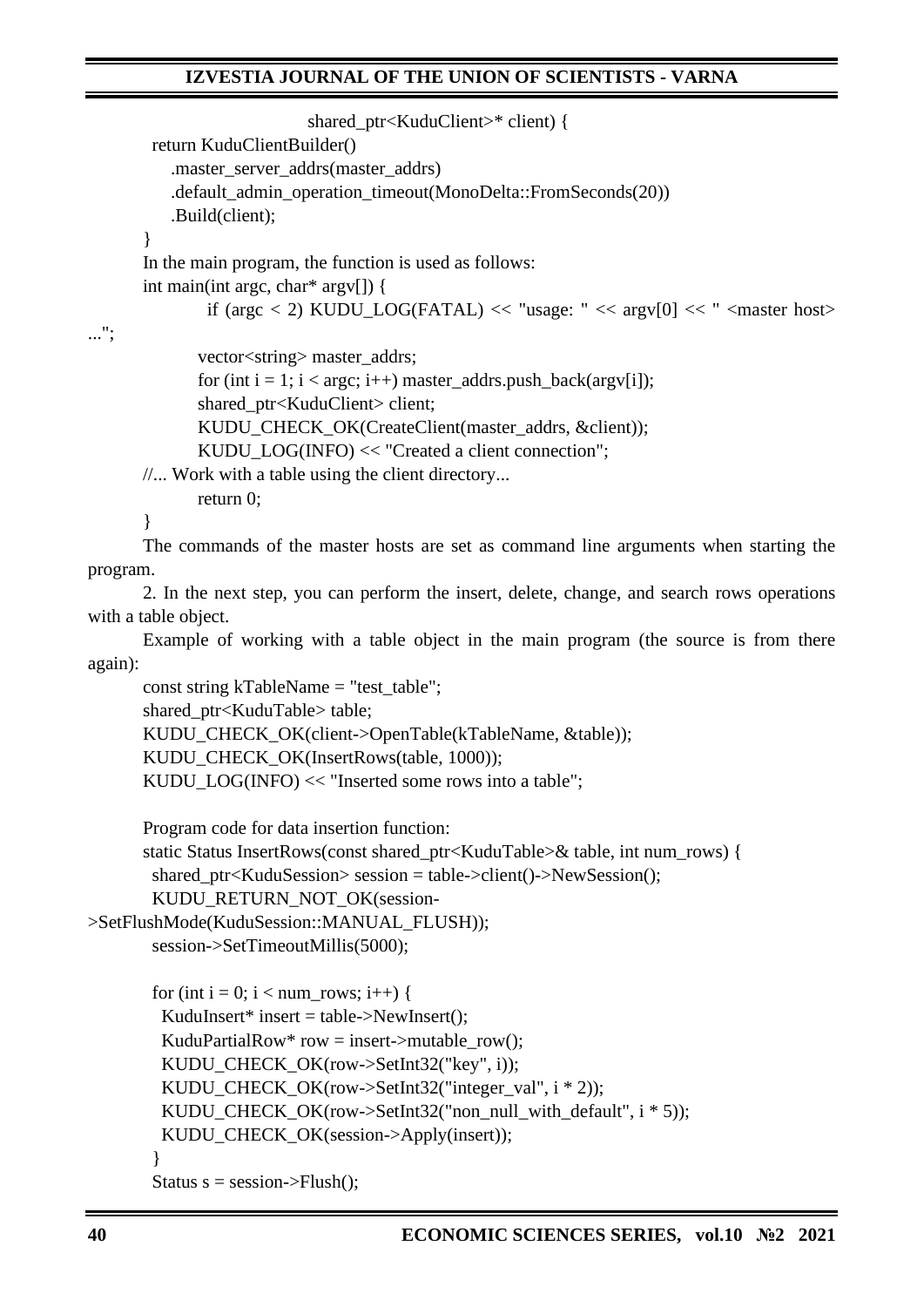```
if (s. ok() ) {
   return s;
  }
 // Test asynchronous flush.
 KuduStatusFunctionCallback<void*> status_cb(&StatusCB, NULL);
 session->FlushAsync(&status_cb);
 // Look at the session's errors.
 vector<KuduError*> errors;
 bool overflow;
 session->GetPendingErrors(&errors, &overflow);
if (!errors.empty()) {
   s = overflow ? Status::IOError("Overflowed pending errors in session") :
     errors.front()->status();
   while (!errors.empty()) {
    delete errors.back();
    errors.pop_back();
   }
  }
 KUDU_RETURN_NOT_OK(s);
 // Close the session.
 return session->Close();
}
```
# **Conclusion**

The main purpose of this article is to present the Hadoop Analytical Tool Apache Kudu in connection with the creation of methods and models for big data analysis in the field of construction. The first part of the document provides guidelines for creating a data model with the Apache Kudu analytics tool, as well as guidelines for creating methods for analyzing different types of data with the Apache Kudu analytics tool. The second part presents appropriate methods and models with analytical tool Apache Kudu in the business field of construction and ICT prototype solution with analytical tool Apache Kudu in economic field of construction.

# **References**

- 1. Alla, S. & Muglurmath, K. (2019) Powering real-time analytics on Xfinity using Kudu (презентация) <https://slideplayer.com/slide/13949939/>
- 2. Apache (2019). Apache Kudu Schema Design, <https://kudu.apache.org/docs/schema\_design.html>
- 3. Apache Kudu Datasheet (2017). https://www.cloudera.com/content/ dam/www/marketing/resources/ datasheets/cloudera-kudu-datasheet.pdf.landing.html
- 4. Apache Kudu Schema Design (2019). https://kudu.apache.org/docs/schema\_design.html
- 5. Apache Software Foundation (2020). Using the Hive Metastore with Kudu, <https://kudu.apache.org/docs/hive\_metastore.html>
- 6. Baesens, B. (2014). Analytics in a big data world: The essential guide to data science and its applications. John Wiley & Sons.